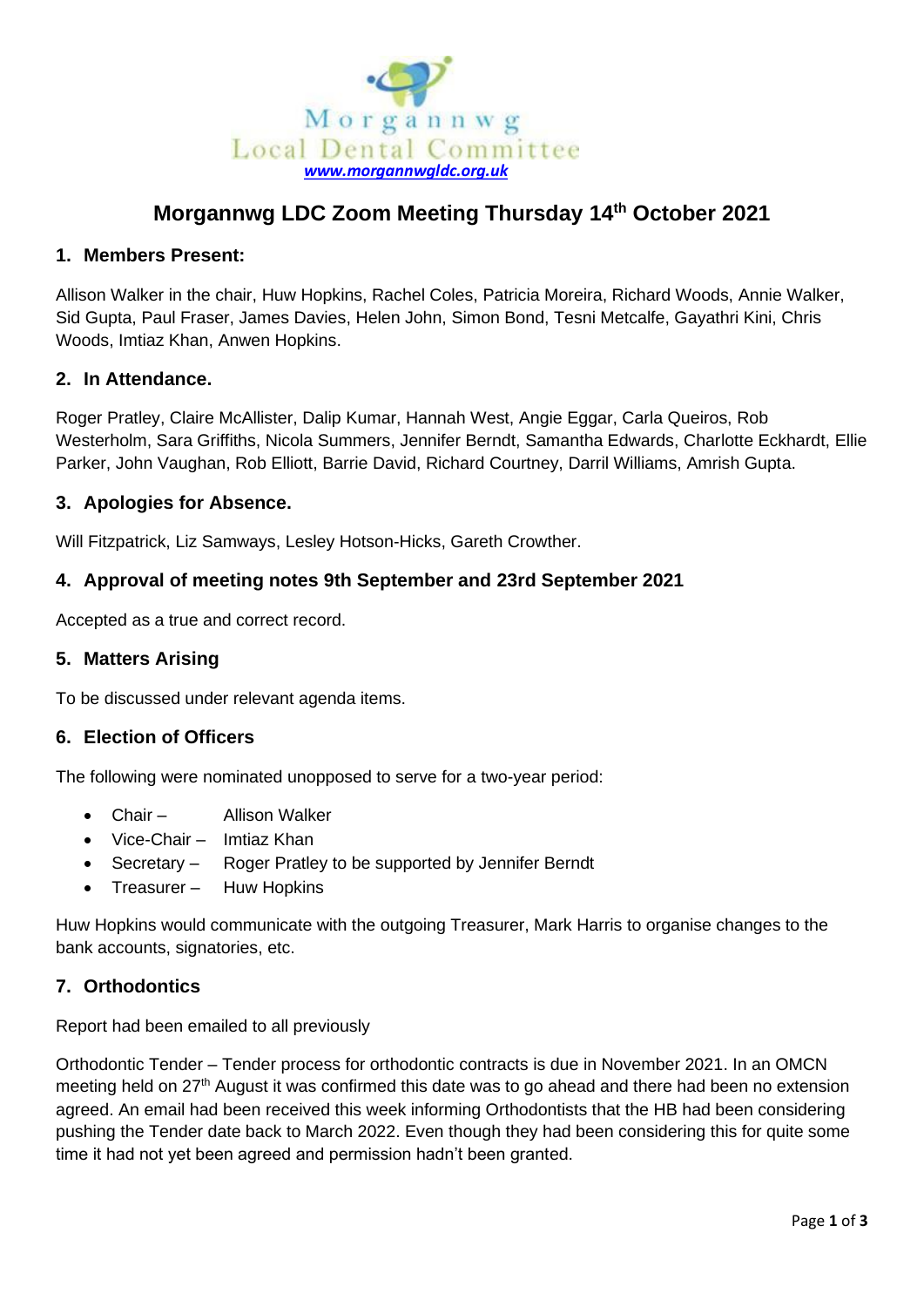This was not felt to be an equitable way of managing orthodontic contracts as it had huge impact on the financial stability of practitioners and causes disruption to the superannuation process which is not easily rectified. A notice period of six weeks to move the tendering process back to March 2022 was not felt to be appropriate or acceptable for the stability of orthodontic practices.

There was an issue around the length of time being taken for GDPs to carry out orthodontic extractions for patients undergoing orthodontic treatment. It was felt this was in part due the HB asking GDPs to prioritise access sessions and emergency treatment.

The ability for patients to video their mouths and forward to Orthodontists to aid the triage process was discussed. The Secretary to discuss with Orthodontists and look to add to LDC website.

Patients being referred for orthodontics as their malocclusion was having an impact on their mental health was a cause for concern. Orthodontists didn't feel able to deal with mental health issues and it was felt CAMHS referrals would only be accepted for young people experiencing severe mental health crisis.

## **8. Report on LDC/LHB Liaison Meeting 24th September 2021** (emailed to all previously)**.**

- Mid-term performance Reports
- ACORN at 80% of submitted FP17Ws

The HB had reported the ACORN completion target of 80% was being exceeded within SBUHB with April-Aug standing at 84.9%

The HB were to start arranging mid-year reviews, this was welcomed and felt to be an opportunity for practices to voice any concerns around monitoring. Communication of issues is key especially for those practices falling below expectations. For practices falling below expectations these visits were to be mandatory.

It was felt the measuring system was flawed as reattending patients were skewing the figures. Practices would benefit from being sent their performance figures monthly along with the other practices within the HB for comparison.

The importance of recording Staff illness and patients failing to attend was reinforced as these will ultimately influence performance.

## **9. Improving Access – Members views**

Following a meeting last week between the LDC and HB during which the difficulty with access was discussed, the HB had asked the LDC for ideas to improve access. They would then carry these ideas forward to WG for discussion.

The Secretary had prepared a power point for the meeting outlining the main issues. The main question was if further funds were to be made available could practices increase their availability for NHS work?

- The main outcome at present was to get patients out of pain, improving access for routine dentistry was not felt to be attainable under current SOP, targets, ACV etc.
- Giving up surgery time to increase emergency access would have a knock-on effect on ACORN, FV application recalls etc which were all target driven items.
- There was currently no capacity to see regular long-term attenders of practices, without seeing extra access patients.
- It was felt the practices could no longer run on goodwill and that recent issues had damaged the relationship between GDPs and the HB. It was felt the goal posts were ever moving.